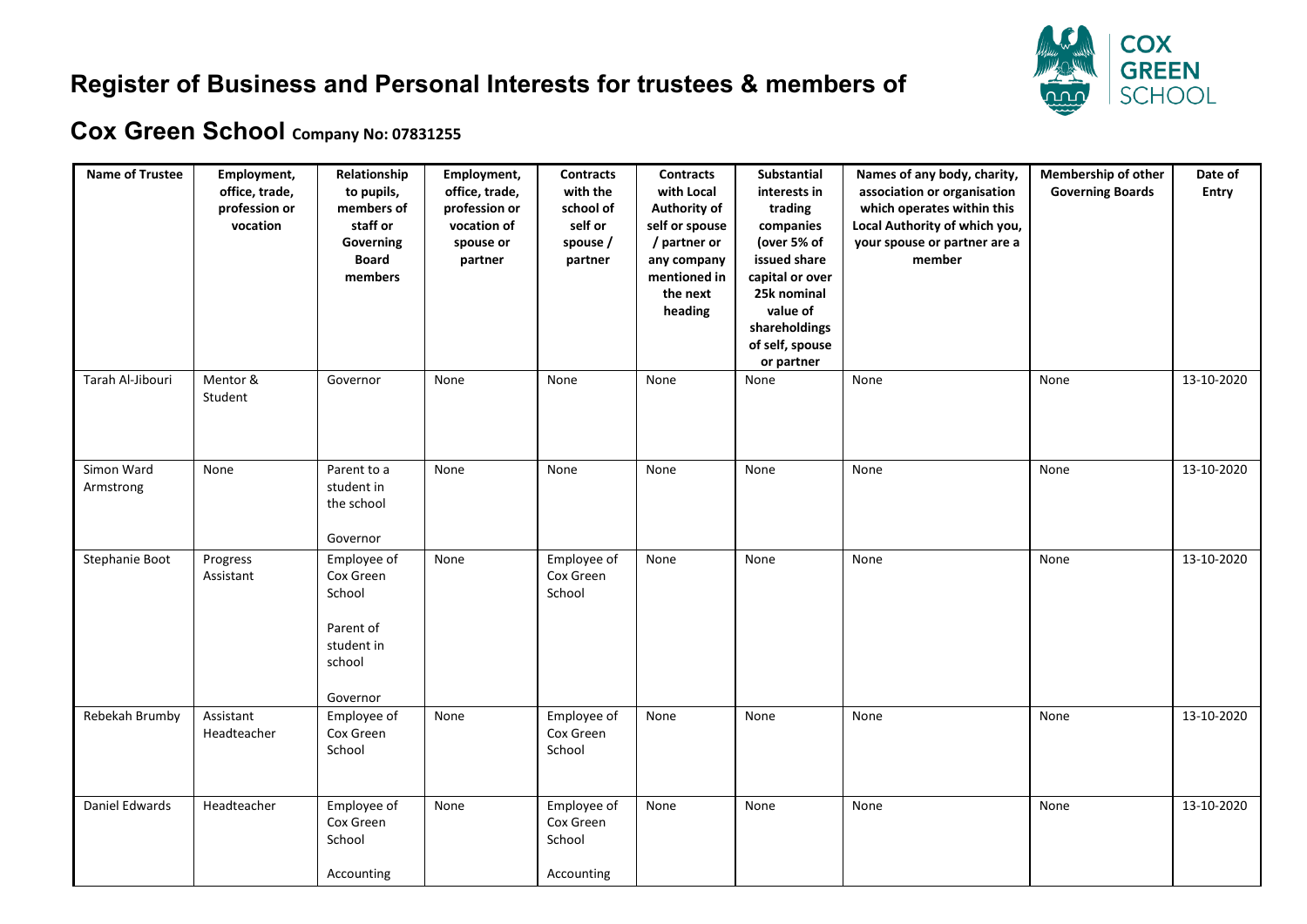|                             |                                                 | Officer                                                       |                   | Officer                                                                  |      |      |                                             |                                   |            |
|-----------------------------|-------------------------------------------------|---------------------------------------------------------------|-------------------|--------------------------------------------------------------------------|------|------|---------------------------------------------|-----------------------------------|------------|
|                             |                                                 |                                                               |                   |                                                                          |      |      |                                             |                                   |            |
| Helen Hannam                | Deputy<br>Headteacher-<br>Manor Green<br>School | Governor                                                      | Teacher           | None                                                                     | None | None | Deputy Headteacher of<br>Manor Green School | None                              | 13-10-2020 |
| Jacqueline<br>Haywood       | None                                            | Parent of 2<br>students at<br>Cox Green<br>School<br>Governor | None              | None                                                                     | None | None | None                                        | Director of Illuminate<br>You Ltd | 16-10-2020 |
| Graham Jons                 | Data & Exams<br>Manager                         | Independent<br><b>Board Member</b>                            | None              | None                                                                     | None | None | Employee of Charters School.                | None                              | 24-03-2021 |
| Deborah Kemp                | Assistant<br>Headteacher                        | Employee of<br>Cox Green<br>School                            | None              | Employee of<br>Cox Green<br>School                                       | None | None | None                                        | None                              | 13-10-2020 |
| Sarah King                  | Teaching<br>Assistant and<br>Librarian          | Parent of<br>student at Cox<br>Green School<br>Governor       | None              | None                                                                     | None | None | None                                        | None                              | 13-10-2020 |
| Lara Lester                 | None                                            | Parent of<br>student at Cox<br>Green School<br>Governor       | None              | None                                                                     | None | None | None                                        | None                              | 13-10-2020 |
| Carole Moore                | VP, Talent<br>Management &<br>Development       | Parent of 2<br>students at<br>Cox Green<br>School<br>Governor | Supply<br>Teacher | $Spouse -$<br>Occasional<br>Supply<br>teaching at<br>Cox Green<br>School | None | None | None                                        | None                              | 13-10-2020 |
| Charlotte<br>Morgan-Russell | Assistant<br>Headteacher                        | Employee of<br>Cox Green<br>School                            | Teacher           | Employee of<br>Cox Green<br>School                                       | None | None | None                                        | None                              | 13-10-2020 |